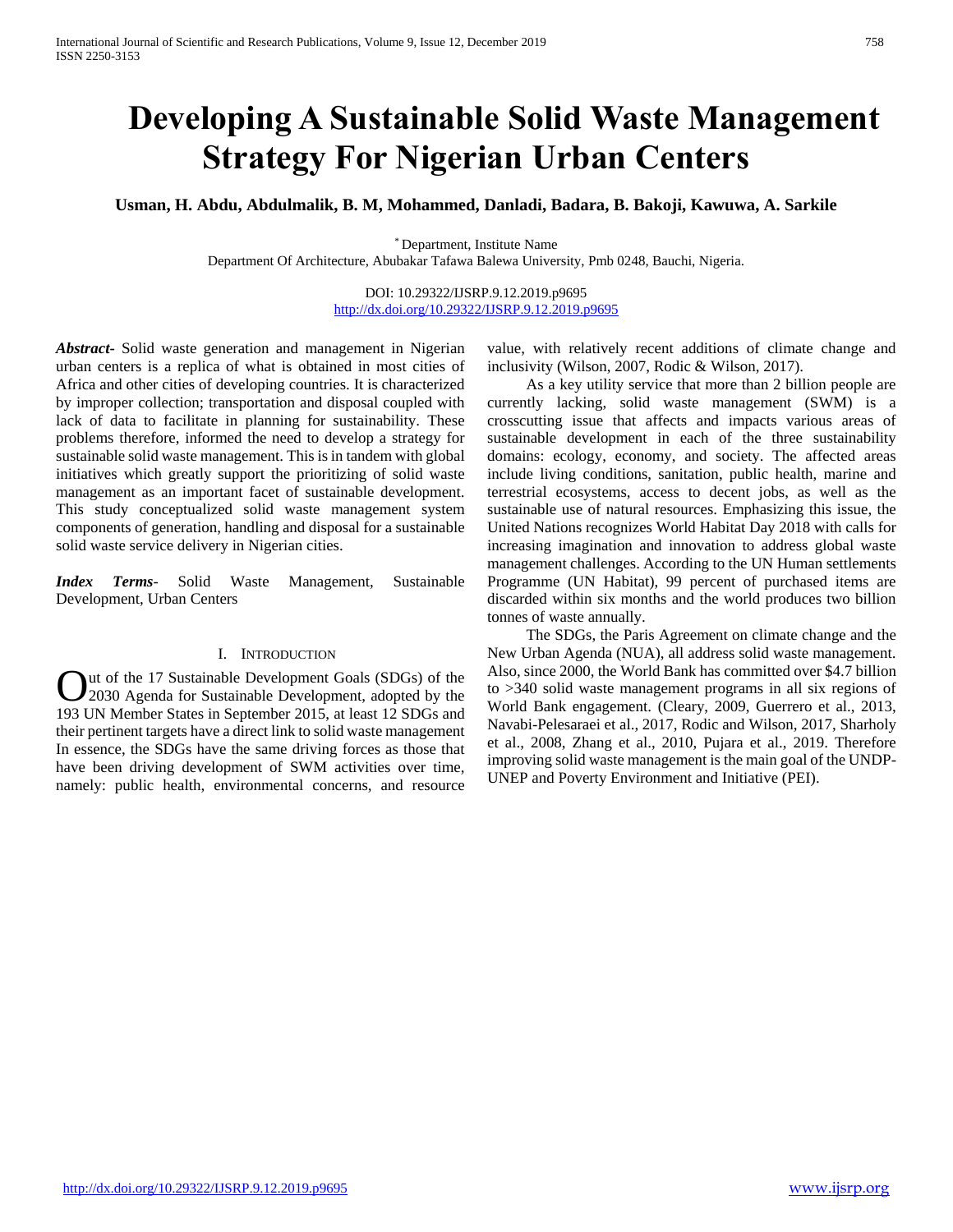|                                                                                                                       |              |                                                         | Sustainable Development                                                                                                                                                                                                                                                               | Solid Waste Management (SWM)                                                                                                                                                                                                                                                                                                                                                                                                                                                                                               |
|-----------------------------------------------------------------------------------------------------------------------|--------------|---------------------------------------------------------|---------------------------------------------------------------------------------------------------------------------------------------------------------------------------------------------------------------------------------------------------------------------------------------|----------------------------------------------------------------------------------------------------------------------------------------------------------------------------------------------------------------------------------------------------------------------------------------------------------------------------------------------------------------------------------------------------------------------------------------------------------------------------------------------------------------------------|
|                                                                                                                       |              | Sustainable<br>Development Goal<br>$(SDG)$ <sup>1</sup> | <b>Specific Target</b>                                                                                                                                                                                                                                                                | SWM Related 'Virtual SDG' #                                                                                                                                                                                                                                                                                                                                                                                                                                                                                                |
|                                                                                                                       |              | SDG 11: Sustainable<br>dties                            | 11.1 Ensure access for all to adequate, safe, and<br>affordable basic services; upgrading slums                                                                                                                                                                                       | > Goal 1. Ensure access for all to adequate, safe, and<br>affordable solid waste collection services.<br>Uncollected waste is often durayed in waterways or burned in<br>the open air, thus directly causing pollution and<br>contamination. Waste also clogs the drains, which exacerbates<br>floods, keeping stagnant unter and contributing to<br>unter-borne diseases and maleria. Children are among the<br>most vulnerable, so they are affected the most.                                                           |
| Driver<br><b>Protection of public</b><br>health<br>⋜<br>Protection of the environment<br>Resource value<br>Indusivity |              | SDG 3: Good health and<br>well-being                    | 3.2 End preventable deaths of children under 5 years<br>3.3 End malaria and combat water-borne diseases<br>3.9 Reduce illnesses from hazardous chemicals and air.<br>water and soil pollution, and contamination                                                                      |                                                                                                                                                                                                                                                                                                                                                                                                                                                                                                                            |
|                                                                                                                       |              | SDG 11: Sustainable<br>cities                           | 11.6 Reduce the adverse environmental impact of cities;<br>special attention to waste management                                                                                                                                                                                      |                                                                                                                                                                                                                                                                                                                                                                                                                                                                                                                            |
|                                                                                                                       |              | SDG 12: Responsible<br>consumption and<br>production    | 12.4 Environmentally sound management of chemicals<br>and all wastes in order to minimize their adverse<br>impacts on human health and the environment                                                                                                                                | > Goal 2. Eliminate uncontrolled dumping and open<br>burning, as the first stepping-stone to achieving<br>environmentally sound SWM practices.<br>Goal 3. Achieve environmentally sound<br>management of all wastes, particularly hazardous<br>wastes (either chemical or biological hazardous wastes).                                                                                                                                                                                                                    |
|                                                                                                                       | roc          | SDG 6: Clean water and<br>samitation                    | 6.3 Improve water quality by reducing pollution,<br>eliminating dumping and minimizing release of<br>hazardous materials                                                                                                                                                              |                                                                                                                                                                                                                                                                                                                                                                                                                                                                                                                            |
|                                                                                                                       |              | SDG 15: Life on land                                    | 15.1 Ensure the conservation of terrestrial and inland<br>freshwater ecosystems and their services                                                                                                                                                                                    |                                                                                                                                                                                                                                                                                                                                                                                                                                                                                                                            |
|                                                                                                                       | <b>GLOBA</b> | SDG 7: Affordable and<br>clean energy                   | 7.2 Increase the share of renewable energy in the global<br>energy mix                                                                                                                                                                                                                | $\rightarrow$ Goal 3. SWM technologies can derive renewable energy<br>from (organic) unaste.                                                                                                                                                                                                                                                                                                                                                                                                                               |
|                                                                                                                       |              | SDG 13: Climate action                                  | SDG 13: Take urgent action to combat climate change<br>and its impacts                                                                                                                                                                                                                | > Goal 3. Adequate SWM practices can prevent emissions<br>of large amounts of greenhouse gases. III                                                                                                                                                                                                                                                                                                                                                                                                                        |
|                                                                                                                       |              | SDG 14: Life below<br>water                             | 14.1 Prevent marine pollution of all kinds, in particular<br>from land-based activities, including marine debris                                                                                                                                                                      | > Goal 1 and Goal 2. Extending waste collection to all and<br>eliminating uncontrolled dumping will prevent waste<br>(particularly plastics) ending up in the oceans.                                                                                                                                                                                                                                                                                                                                                      |
|                                                                                                                       |              | SDG 12: Responsible<br>consumption and<br>production    | 12.5 Reduce waste through prevention, reduction,<br>recycling, and reuse<br>12.3 Halve global food waste and reduce food losses<br>along production and supply chains<br>Thus SDG also contributes to SDG 2: Zero hunger-End<br>hunger, adnieve food security and improved nutrition, | $\rightarrow$ Goal 4. Substantially reduce waste generation<br>through prevention and the 3Rs (reduce, reuse,<br>recycle) and thereby create 'green' jobs<br>Waste prevention is the highest-ranking option in the waste<br>management Paerarcky. It is followed by renoe of products or<br>their parts, and then by recycling of component materials.<br>Soal 5. Halve per capita global food waste at the<br>the supply chain. "<br>$\rightarrow$ Goal 4<br>of jobs.<br>Soal 1 and Goal 4<br>contribute to SDGs 1 and 8. |
|                                                                                                                       |              |                                                         | and promote sustainable agriculture<br>1.4 Ensure that all men and women, in particular the                                                                                                                                                                                           | retail and consumer levels and reduce food losses in<br>Reuse and recycling have a significant potential for creation<br>In developing-countries, SWM services are often provided by-<br>individuals and small and microenterprises. Any measures<br>applied to support them will improve livelihoods and directly-                                                                                                                                                                                                        |
|                                                                                                                       |              | SDG 1: No ploverty                                      | poor and the vulnezable, have equal zights to<br>economic resources and financial services,<br>including microfinance                                                                                                                                                                 |                                                                                                                                                                                                                                                                                                                                                                                                                                                                                                                            |
| Supplementary driver:                                                                                                 |              | SDG 8: Decent work and<br>economic growth.              | SDG 8: Promote inclusive and sustainable economic<br>growth, employment and decent work for all                                                                                                                                                                                       |                                                                                                                                                                                                                                                                                                                                                                                                                                                                                                                            |

Table 1. Relationship between Sustainable Development Goals and Solid Waste Management.

**Source: Rodic & Wilson, 2017**

 Municipal solid waste management (MSWM) refers to the collection, transfer, treatment, recycling, resource recovery and disposal of solid waste in urban areas). MSWM is an important facet of sustainable development for any country and global initiatives greatly support the prioritizing of SWM (Ndum, 2013). Municipal solid waste systems are essential component of the environmental infrastructure in human settlement. This system comprises all the activities undertaken from the point of waste generation up to the final disposal. It is an important environmental health service and an integral part of basic urban services However, Residential households are mainly the major stakeholders interested in receiving effective and dependable waste collection service at a reasonably low price. In most urban centers of developing

countries, residential areas, mostly the low income residential areas, solid waste service are unsatisfactory. Residents normally give priority to water, waste water and electricity supply as these services are channeled through pipes.

 Solid waste is generated and discarded according to public wants. These compounded the problems for the urban authorities and policy makers. Increased in generation and disposal of household solid waste became an increasing problems in urban areas due to high population density and urbanization; Household wastes are growing environmental problem in urban centers in both developed and developing countries around the world (Barr. *et al.*, 2001), as a result domestic solid waste poses a complex challenge for environmental policy (Barr, 2007) consequently, pressure to improve solid waste collection service arises as other service became available and awareness mounts regarding the environmental and health impacts of poor waste collection service. In cities of the developing world, municipalities are mostly responsible for the solid waste management at city level (Zurbrugg, 2012; Muggaga, 2006 & Cointreau, 1994). Various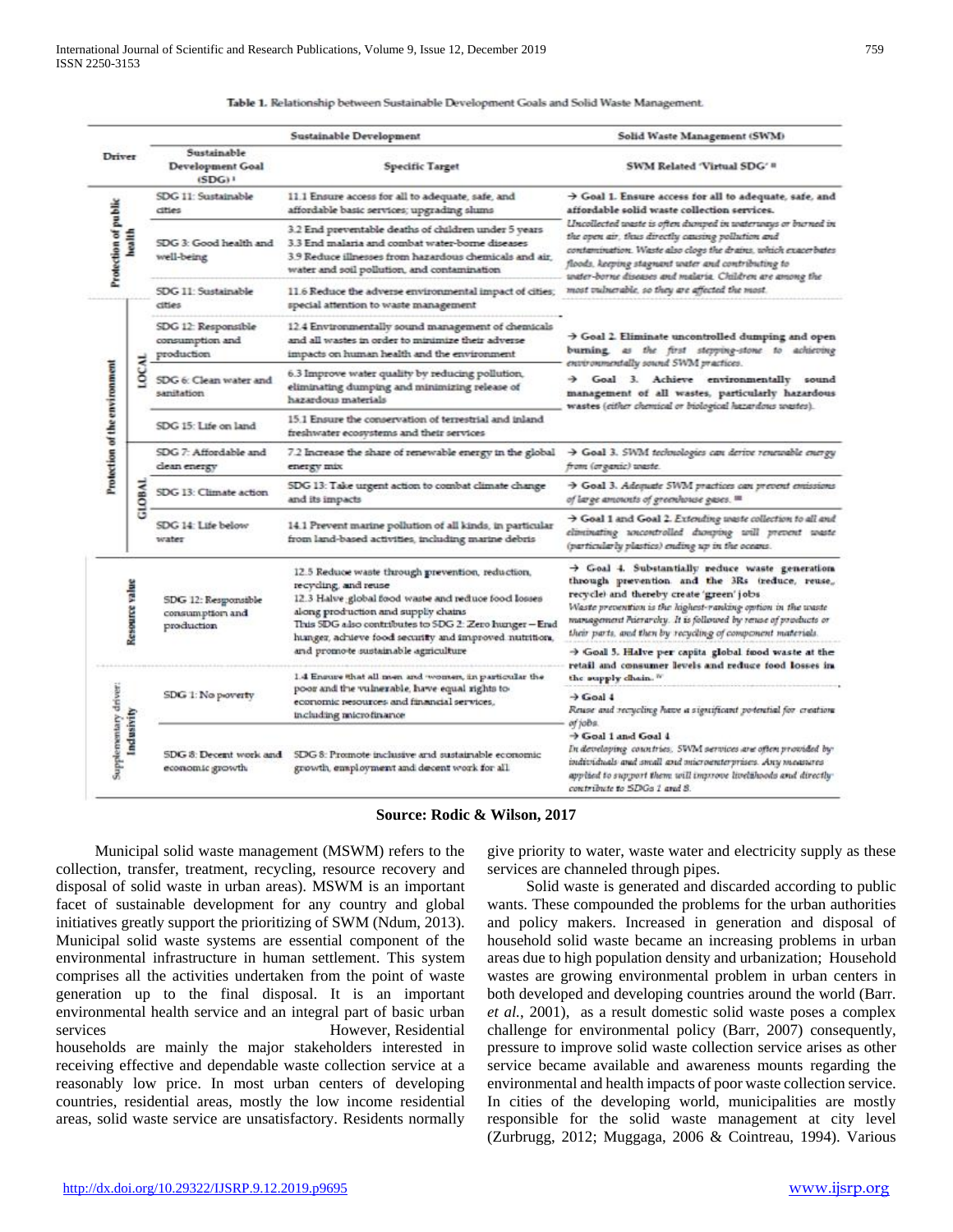actors or stakeholders participate in every solid waste management system in both the developed and the developing countries. In principle, these actors are part of every solid waste management; the municipal government NGOs/CBOs, households or service users, private formal/informal sectors and donor agencies. (Muller & Hoffman, 2001). However, in most Nigerian urban centers, municipal solid waste management is characterized by inadequate collection and improper disposal, due to the inability of the municipalities to handle the increasing quantities of solid waste generated. The uncollected waste littered the streets, roads and public drains and is an obvious cause of degradation of the environment.

 Domestic solid waste management has been defined to encompass the full range of management activities for domestic waste streams from the point of generating the waste to the point of disposal (Cointreau *et al.,* 1984; Baud & Shenk, 1994 & Jones, 1995). Also ( Bovea *et al.,* 2010 & Zurbrugg *et al.,* 2012, Cherian & Jacob 2012), highlighted that waste management is a complex process that requires a lot of information from various sources such as factors on waste generation and waste quantity forecast. However, these are generally unknown to government officials especially the responsible agencies

 According to (Napoleon *et al.,* 2011 & Ukpong and Udopia, 2011) there is a general paucity of data on key waste variables such as generation rates, composition, densities, storage and transport. The United Nations Environment Program (UNEP, 2013), stated that in developing countries, data on waste generation and composition are largely unreliable and insufficient, seldom capturing system loses or informal activities. (chu *et al.,* 2011, UN-HABITAT, 2010). Without proper data it might be difficult to design sound strategies or to make wise budget decisions on waste management (Wilson *et al.,* 2012). Also, Cherdsatirkul (2012) stated that it is hard for government of developing nations to deal with MSWM issues because of lack of information and adequate data collection. In most Nigerian urban centers, reliable data on solid waste generation and composition is generally scarce and incomplete.

## **1.1 Integrated Solid Waste Management (ISWM)**

 The ISWM concept was established by the US environmental protection agency (EPA) in the early 1990s to expand existing solid waste management problems that aims to avoid many of the holistic approach to tackling solid waste management problems that aims to avoid many of the failing of previous technology driven approaches (Van De Klundert and Anshutz, 2001) Instead of focusing only on the disposal of solid waste, ISWM includes preventing waste, minimizing the initial generation of materials through being sent to landfills or incineration. Tchobanoglous *et al.* (1993), Benzaid *et al.* (2011), defined ISWM as selection and application of suitable techniques, technologies and management for the programs to achieve specific waste management goals and objectives. Bagchi (2004), stated that the goal of sustainable solid waste management is the recovery of more valuable products from waste with the use of less energy and more positive environmental impact. These according to the (EPA) comprise of hierarchy of activities; source reduction, recycling, waste combustion and land filling. The hierarchy is a useful conceptual tool for goal setting and planning at the national level, states and municipalities. The concept of ISWM discussed by Van De Klundert and Anschtz recognizes three important dimensions in waste management.

 The Stakeholders involved in waste management, The (Practical and Technical) element of the waste system and The Sustainability aspects of the local context that should be taken into account when assessing and planning a waste management should be appropriate to local conditions and be feasible from the technical, environmental system. The important principle of ISWM is that a waste management, social, economic, financial, institutional and political perspective (Anschutz et al,, 2004), ISWM differs from conventional approaches and towards waste management by seeking stakeholder participation, covering waste prevention and resource recovery, and promoting an integration of different habitat scales (city, neighborhood, household) . In most developing countries authorities' efforts are more concentrated on waste collection and transport and open dumping.

 Therefore, there is the need to develop more sustainable ways and means in turning waste into resources, reducing environmental impact of waste disposal, create employment opportunities improve health and environmental qualities. The objectives of ISWM is to deal with society`s waste in an environmentally and economically sustainable. ISWM can be used as an analytical tool for the analysis and assessment of the whole project cycle, especially for design, formulation, for monitoring and evaluation of a waste management project.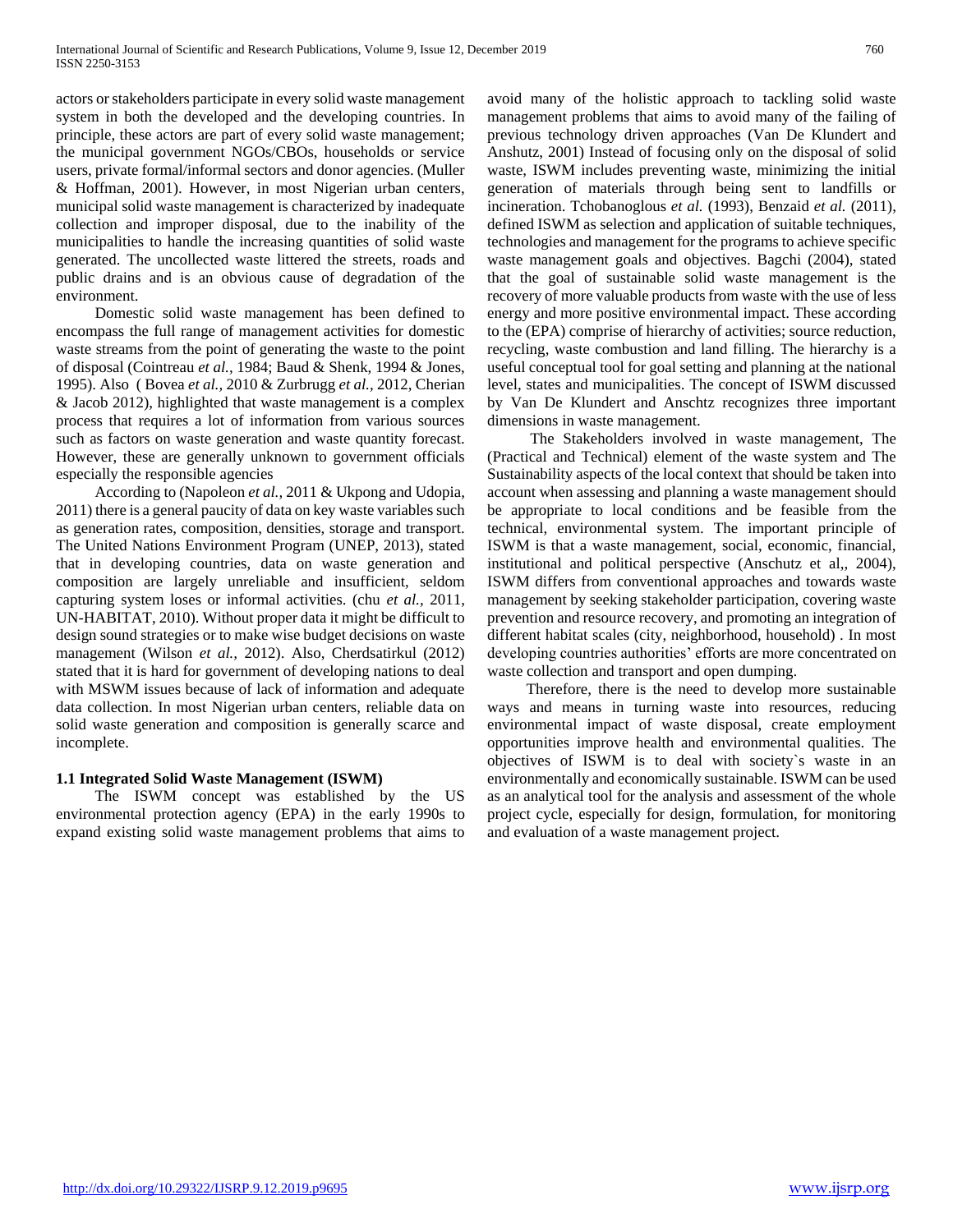

Fig 1: Integrated Sustainable Waste Management (ISWM) approach or model.

Source: Van De Klundert and Anschtz, 2005

## **1.2 The Modernized Mixtures Approach (MMA).**

 The modernized mixtures approach MMA is an integrated approach to (water and solid waste) infrastructure development, which is in particular relevant for situations of poor developed infrastructures and poor people. MMA is an approach which deviates both from the well-known western large scale high technological grid base as well as from familiar small scale, lowtech, decentralized and stand-alone technologies applied in many African communities.MMA approach refers to the development of medium and large scale environmental infrastructural systems which 'build upon' and are constructed from decentralized and centralized units which take into account of specific local conditions of developing countries.MMA integrates (Eco) technological, economic and social dimensions of environmental infrastructures (Spaargaren, 2005).

 The approach is made up of three criteria of Accessibility, Flexibility and Sustainability. The approaches should be ecologically and institutionally sustainable, accessible (particularly for the poor), and institutionally and technically flexible, resilient and robust (Spaargeren, 2005). MMA has principles of mixed scales strategies, technological payment systems and decision making. It is referred to as "mixtures" because it takes the best features out of both (modern) decartelized and centralized systems and combs them into hybrid solutions which better fit the local situation of African cities. (Spaargaren et. al, 2005).



Fig 2: Modernized Mixtures Approach (MMA) (Spaargaren et al,, 2005)

Source: Solomon 2011

 When compared to integrated sustainable waste management (ISWM) model, the MMA is similar as it also opts for an integrated approach too, including chains, combining multiple scales in organization, management and governance, and requiring the inclusion of technical as well as social scientific knowledge. The object of the MMA is to create a 'fit' between different infrastructural options on the one hand and the prevailing socio-economic, ecological, technological, and political conditions on the other. The conceptual framework basically consists of four (5) main parts, viz**:**

- **a. The upper part**: the upper left part depicts the position of the household in the solid waste management chain
- **b. Part II**: the second part shows three basic roles of households and their functions in the solid waste management chain: Households as solid waste generators, Households as handlers of solid of solid wastes in the primary phase of the chain and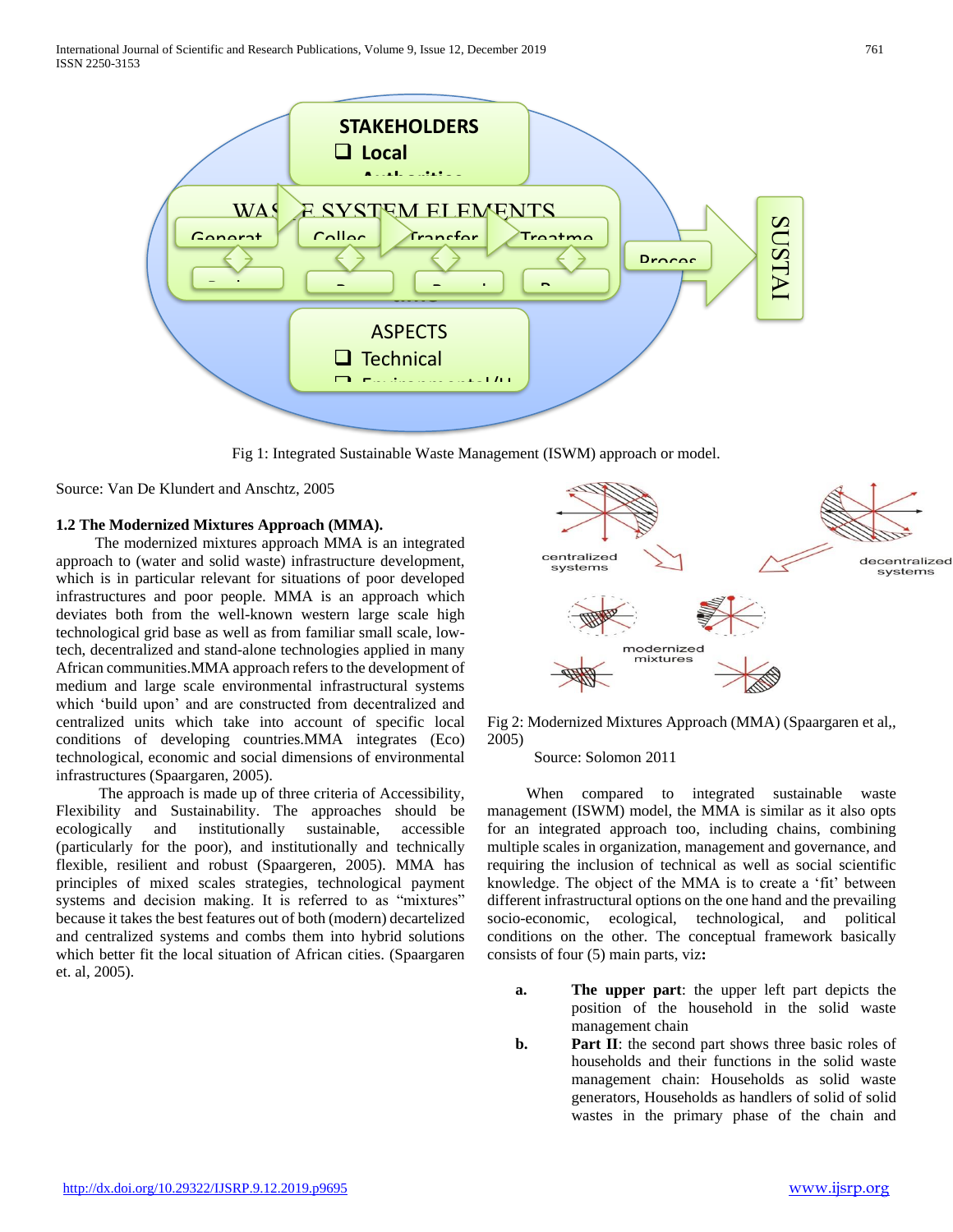Households as recipient of solid waste management services.



**Fig 3: Conceptual framework for analyzing the role of households in SWM Source: Solomon, 2011**

- **c. Part III**: this shows the solid waste management infrastructure which includes; The (Socio) technological infrastructure- that is materials as well as social elements The institutions, which can be divided into the official service regulators and the actual service providers. The actual service provider in this context includes formal and informal stakeholders
- **d.** Part **IV**: this part of the framework represents the criteria relevant for the assessment of (new) sociotechnical infrastructures to be developed with the used of the MMA.
- **e. Part V:** The architecture/planning of the households. The built environment in this research refers to the local factors like architecture and infrastructure are major determining factors in solid waste management. For example, dwelling with courtyards may have space for storing waste for several days, but compact housing with no space for storage may necessitate that some waste is taken outside the property as soon as it is generated.

# II. METHODOLOGY

 Qualitative methods used in this study include: Reconnaissance survey, semi structured interviews and, direct observations). Information was obtained from the level of federal government represented by the official of National Environmental Standard Regulation and Enforcement Agency (NESREA), from officials of Bauchi State Environmental Protection Agency (BASEPA) Bauchi State Commission for Women and Youth Development and rehabilitation and the household level. Document reviewed include but not limited to; NESREA Act, 2007, environmental impact assessment Act of 1992, national environmental (sanitation and waste control) regulations, 2009, the management of solid and hazardous wastes regulations.

 Quantitative method used was the household survey questionnaire and waste characterization study. When it comes to making appropriate decision in relation to the waste management of Urban Solid Waste (USW), which include Residential Solid Waste (RSW), two factors are important; The total volume and composition. Both these factors change with time and socio economic conditions (Singh *et al.,* 2011, Cherian & Jacob, 2012). Data were collected from a total of 378 households purposely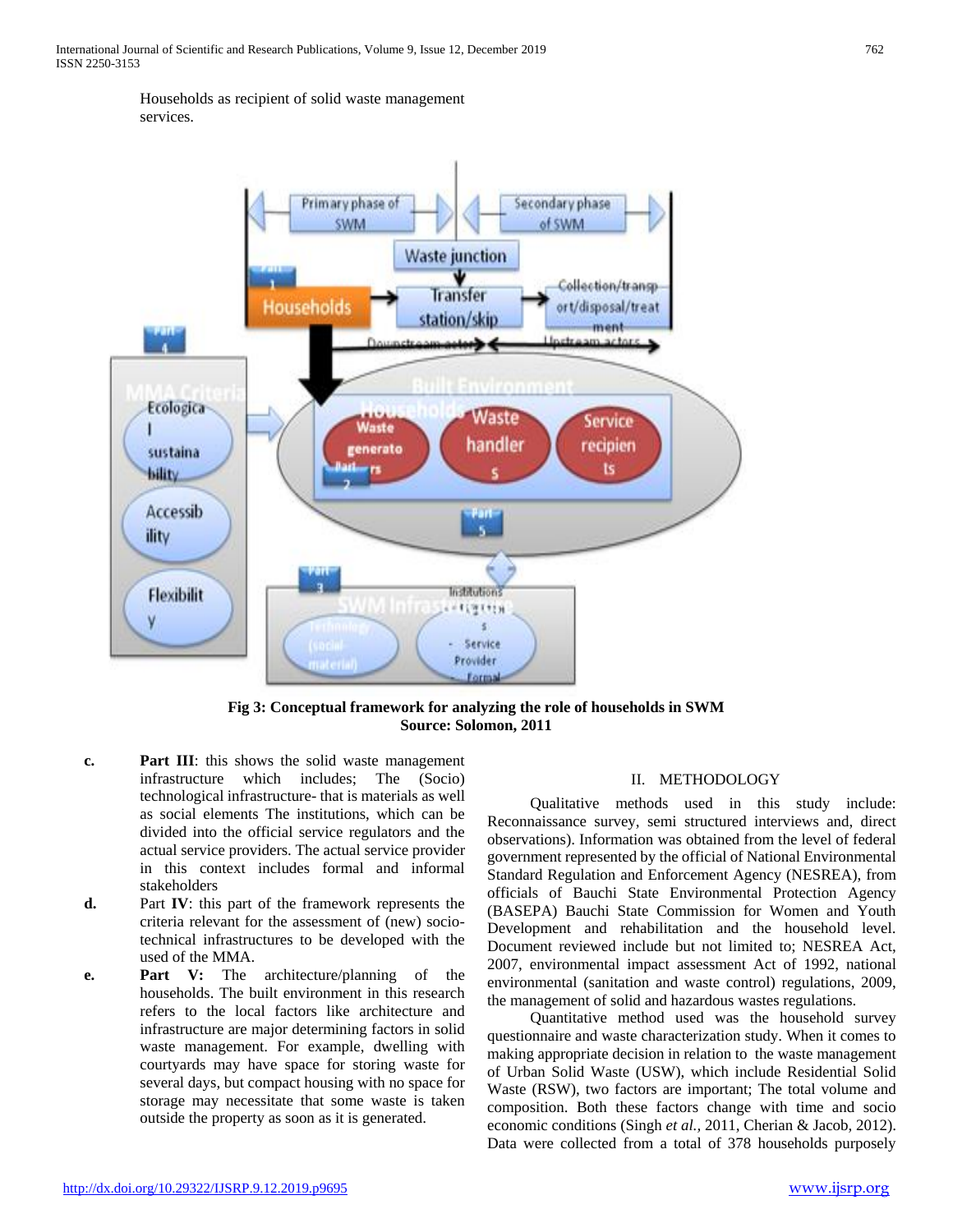selected within the districts of Bauchi metropolis. Characterization study was carried out to determine the per capita daily waste generation and the percentage fractions of household waste constituents. Various statistical test procedures including means, standard deviation, and frequencies, Statistic Package for Social Science (SPSS), Spearman's correlation and regression analysis were the methods used to analyze the quantitative data from the study.

#### III. RESULTS AND DISCUSSION

#### **3.1 Solid Waste Generation and Composition:**

 The conceptual framework used in this study for investigation of households' solid waste management is inspired by the theory of modernized mixtures approach (MMA), an expanded version of Integrated Sustainable Solid Waste Management (ISWM) which makes it possible the study of solid waste management practices from the perspective of households and conceptual framework developed by Solomon. This study found that per capita waste generation in the selected sample varies from 0.22kg/capita/day to about 0.48kg/capita/day; while 0.30kg/capita/day was obtained for Bauchi Metropolis. Similar studies compiled by Ogwueleka (2009) and (Adewumi et al, 2005), for major Nigerian commercial and urban centers showed the value of per capita solid waste generation ranges between 0.43kg/capita/day in Ilorin, Kwara state to 0.63kg/capita/day in Lagos as shown in Table 1.

#### **3.2 Waste Composition:**

 Study found that domestic wastes constitute 61% organic (biodegradable, kitchen waste). This is typical of most wastes from cities of the developing countries. Other waste percentage fractions of each constituent of wastes generated in Bauchi metropolis is: Residues =  $14\%$ , Polythene =  $13\%$ , Paper =  $4.2\%$ , Glass =  $1.9\%$ , Plastics =  $2.8\%$ , Metal =  $0.9\%$ , Textiles =  $2.2\%$ .

# **Table 1: Comparative values of per capita waste generation for some Nigerian Urban Centers compiled by All Sites Engineering (2009), Sridhar and Adeoye (2003), Usman (2016)**

| <b>City</b>   | Kg/capita/day |  |
|---------------|---------------|--|
| Lagos         | 0.63          |  |
| Kano          | 0.56          |  |
| <b>Ibadan</b> | 0.51/0.219    |  |
| Kaduna        | 0.58          |  |
| Port Harcourt | 0.60          |  |
| Makurdi       | 0.48/0.54     |  |
| Onitsha       | 0.53          |  |
| Nsukka        | 0.44          |  |
| Abuja         | 0.66          |  |
| Abeokuta      | 0.60          |  |
| Ado ekiti     | 0.71          |  |
| Akure         | 0.54          |  |
| Ile-ife       | 0.46          |  |
| <b>Ilorin</b> | 0.43          |  |
| Bauchi        | 0.30          |  |

 Other studies have indicated similar results. Stanley *et al.,* (2012) 87 % organic fraction in Sabon Gari Zaria, Ogbonna & Umunakwe (2015), 67 % organic fraction in Awka; (Stanley *et al.,* 2012), 61 % organic fraction in Samaru, Zaria and (Benjamin *et al.,* 2014) 56 % organic fractions in Abuja FCT, while Agbesola (2013) obtained 55 % organic fractions for Lagos Metropolis. Nabegu (2010), obtained 47% organic fraction in Kano, Nigeria. This result can justify the linkage of waste composition and economic activities at household level.

 The nature of the food waste being organic suggests the possibility of recycling through composting. Therefore the implication is that, there is the need to regularly and efficiently evacuate waste in the study area, to avoid foul small, lecheat and methane production which are detriment to the health of the inhabitants.

 The information obtained from the results of this study is vital in planning solid waste management at household level. It helps in identifying material categories and their relative proportions in the household waste stream for; potential source recovery reduction composting possibilities, and recycling. Also, full knowledge of the constituents and composition of the waste stream provides information which is essential in selection of the type of container most appropriate for storage and transport, choice of a suitable disposal method and determination of the environmental impacts of the waste if improperly managed.

Another importance of waste composition studies is when modeling waste management systems; waste composition is one of the most important parameters (Damagaard, 2010).

#### **3.3 Waste Separation, Resources Recovery/Re-use and Recycle***.*

 The current waste management practices applied by the households in Bauchi metropolis showed that the practice of waste separation at source is very rare as only 20 % of the respondents indicate that they practiced waste segregation at source. In most Nigerian urban centers, waste sorting or separation at source is not a common practice. Odewumi (2013), reported that there is very little attempt at sorting solid waste and the aspect has not received any attention in the waste management strategy in Lagos. (Adekunle *et al.,* 2011) reported that it is not a practice to separate waste materials at source or any point during its management in Nigeria.

 The result of this study showed that households retain some of the items that they do not treat as waste. It was found that recovered materials such as plastics mostly in form of empty water and oil containers amount to 75 %, while metals such as empty milk and beverage containers amounted to 13 % and bottles 3 %. These materials or recyclables which are not treated as waste 32 % of the respondents indicates that they re-use these recyclables, 43 % give them to others as who might need it. But 12 % sell their own to waste vendors and 13 % mixed them with other wastes. the implications of the few percentage of the respondents that practiced waste sorting at source by obtaining recyclables exhibits the phenomenon of resource recovery in waste management.

#### **3.4 Perceptions and Evaluation of Solid Waste Service Recipients in the Study Area**

 Households perceptions with regard to the need for transfer station or communal bin in their neighborhood is an important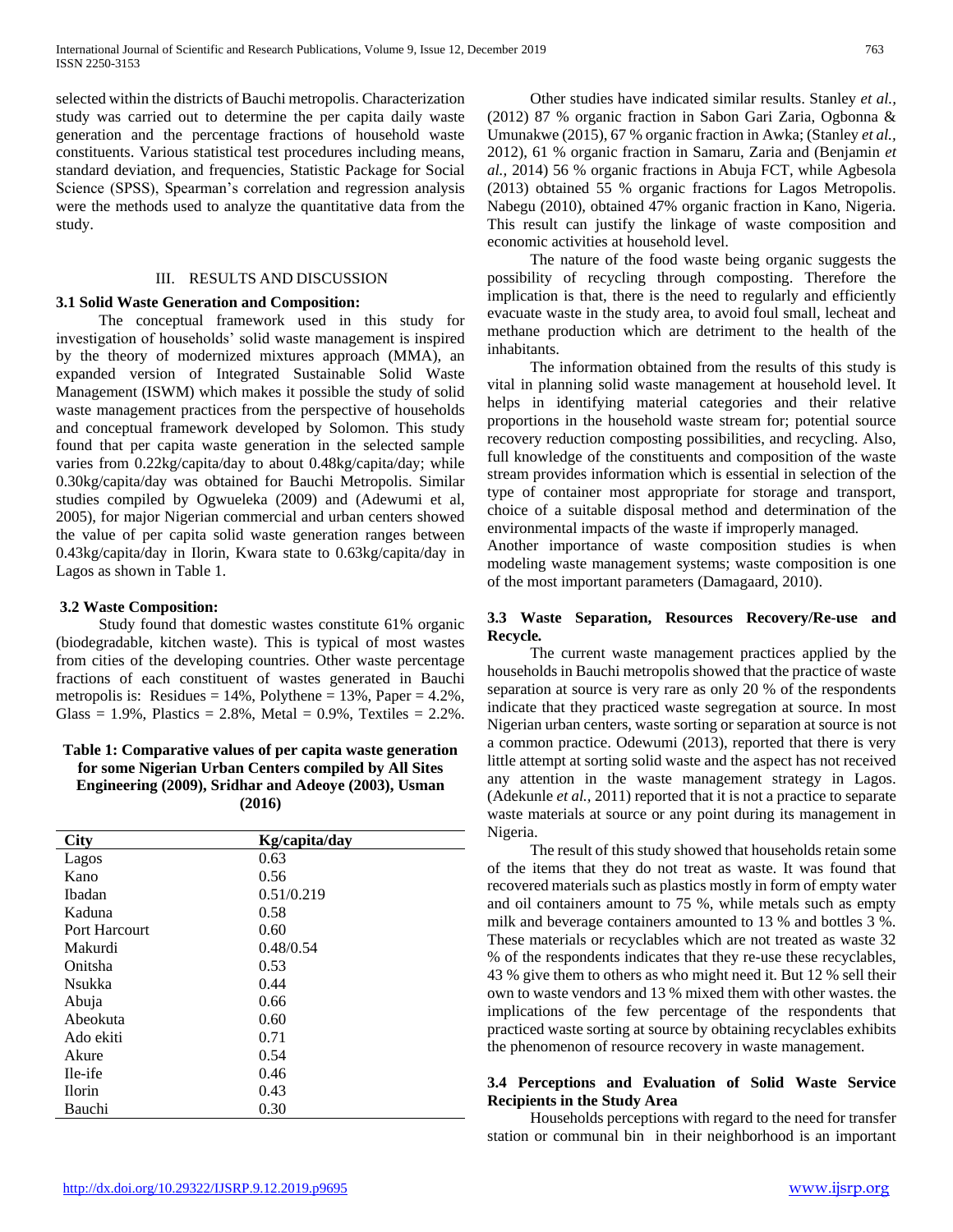factor in assessment of household solid waste service delivery as it integrates the downstream actors (Households) and the upstream actors (formal and informal stakeholders in providing solid waste services) Stationary wheel-containers (roro), masonry bins (designated dumping site), open space (open dumps) public drains and road junctions served as transfer stations in the study area. 64.5 % of the respondents indicated that they knew the importance of the communal bin in their neighbourhood in effective solid waste management and are willing to have it despite all other negative attributes associated with it, like bad odour and health implications.

 While 17.5 % indicated that communal bin or transfer stations produced unpleasant smells and for that reason are not to be welcomed in their neighborhood. With regard to these opinion, similar observations was made by Odewumi (2013), where he reported that "Aatan" or transfer stations are not welcome by some residence due to the popular belief that it is the food basket of pets, like chicken, dogs, pigs and so on. The implication of households perceptions towards the location of the transfer station is that, their perceptions and opinions should influence the decision making process about the location of transfer station. Essentially the decision on the location of transfer station should take in to consideration the extent of resistance by households against the location of the transfer station in their neighborhood in addition to the factors such as health impact and accessibility (Solomon 2011).

 Achieving sustainable development goals with respect to SWM in urban areas required a strategy built on the flow of urban waste (solid waste management chain) based on accurate and reliable information on the waste and its generators, (the households) and which identifies specific urban setting. The strategy should enhance waste management from the technological, socio-economic and environmental perspectives

# **3.5 Domestic Solid Waste Management Strategy Principles**

As shown in the diagrams below:

- **Strategy Objectives**; Accessibility; flexibility; and sustainability of household solid waste management
- **Scope**; public participation, private sector, disposal facility sitting, planning
- Actors; households, municipal agency, private contractors, ward leaders, NGO, CBO.
- **Technical Aspects**; no use of compactor trucks, movable and stationary transfer stations, use of side loading trucks, waste separation at source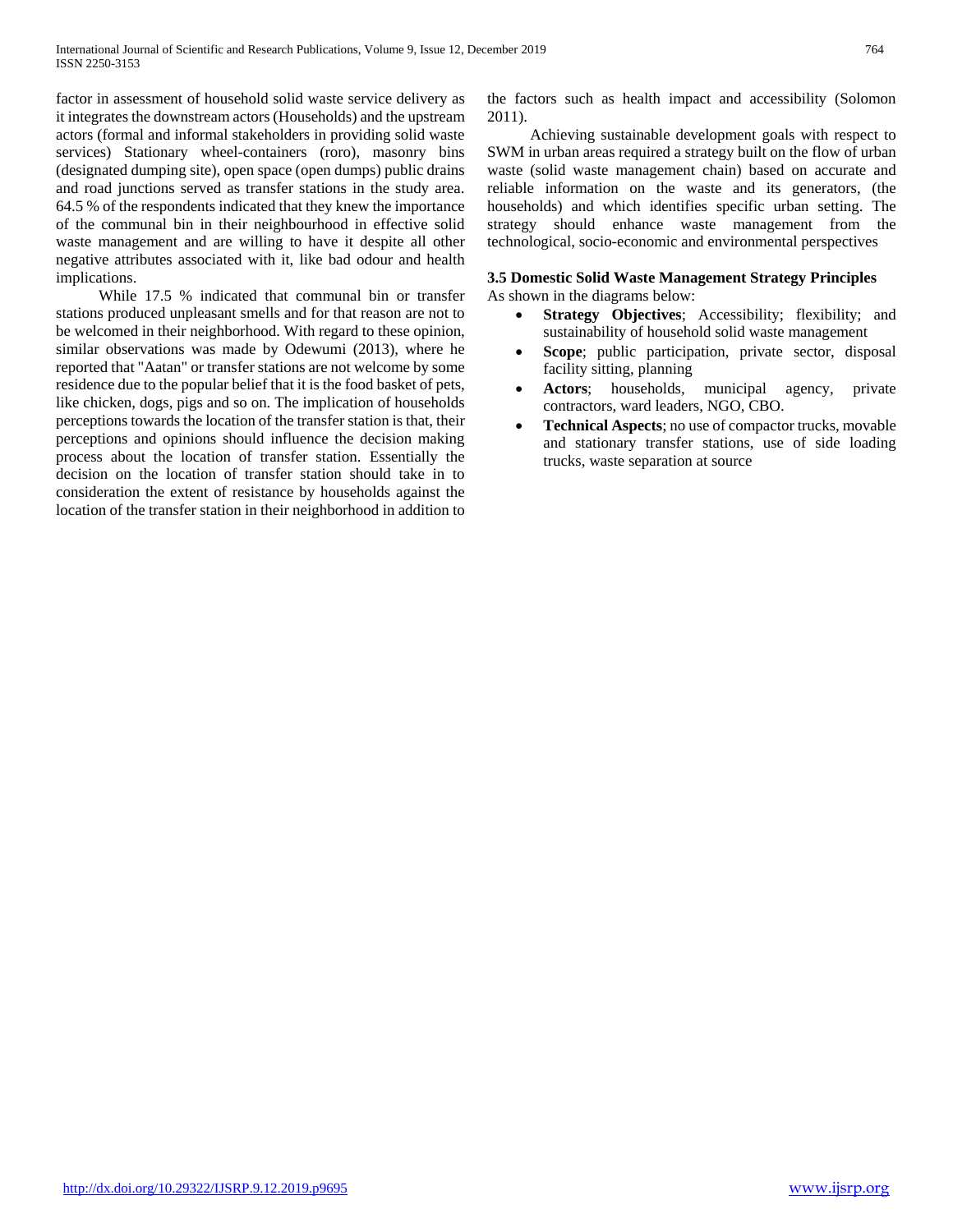# **DOMESTIC SOLID WASTE MANAGEMENT STRATEGY TEMPLATE**

# **HOUSEHOLDERS ACTIVITIES**

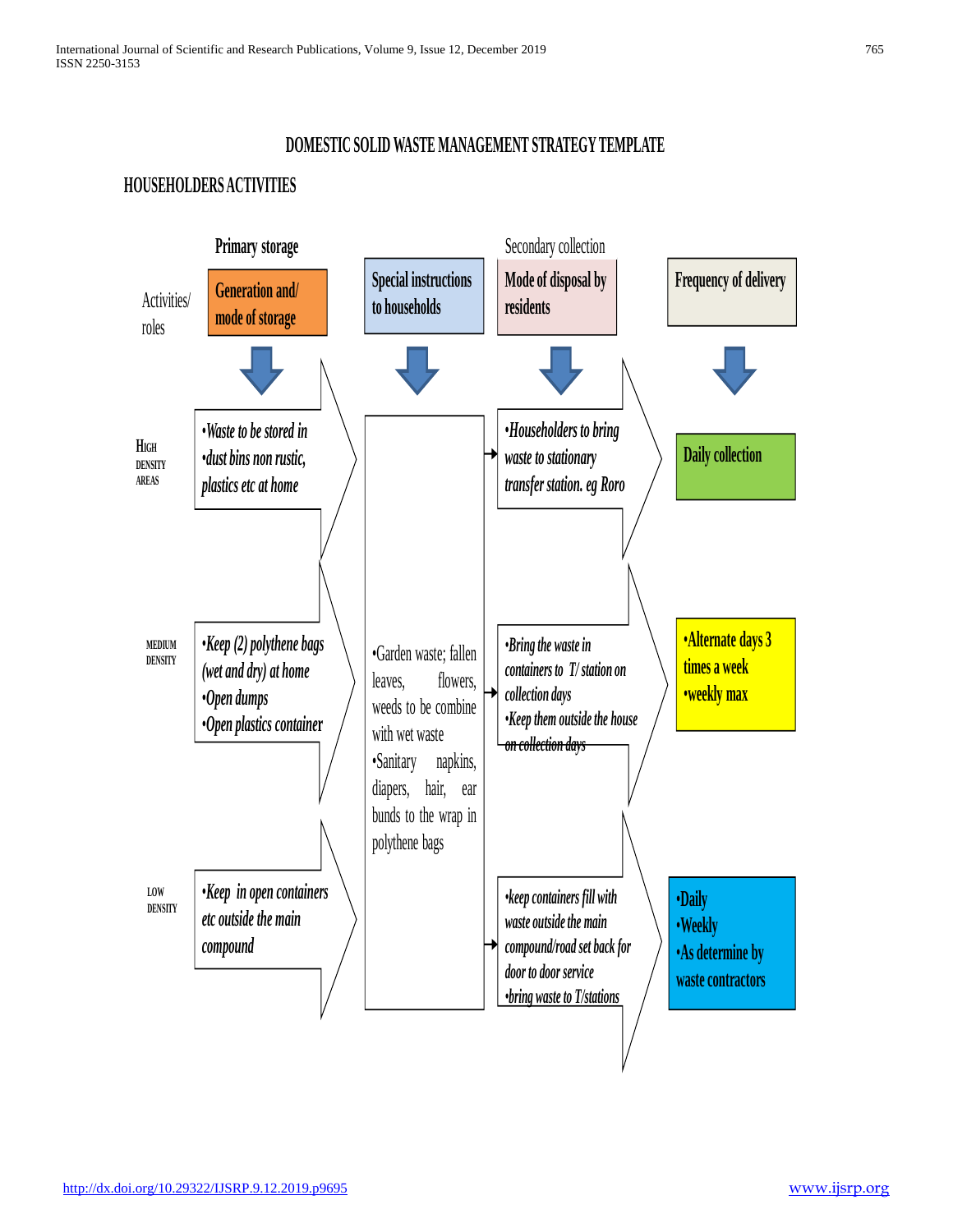

**ACTIVITIES OF FORMAL WASTE STAKEHOLDERS (BASEPA AND OTHER CONTRACTORS)**

#### IV. CONCLUSION

 Solid waste management in Nigerian urban centres was found to be what can be termed as "movement of the waste from one location to another". It is devoid of sustainable practices of reduce, reuse and recycle (3Rs) from generation, handling up to final disposal. From the studies, the average per capita waste generation for Nigerian urban centers stands at 0.54 kg/cap/day.

According to the World Bank development indices report of 2016 the country's urban population was 90,385,385. The implications of this outcome indicates that the daily waste generation in Nigerian Urban areas amounts to 48,808,107.9 kg (53,801.8 tons) which needs to be treated and dispose up in an environmentally and sustainable manner.

 This information is vital to policy makers, architects, engineers, city planners and environmentalist as world cities faces enormous environmental challenges in terms of climate change,